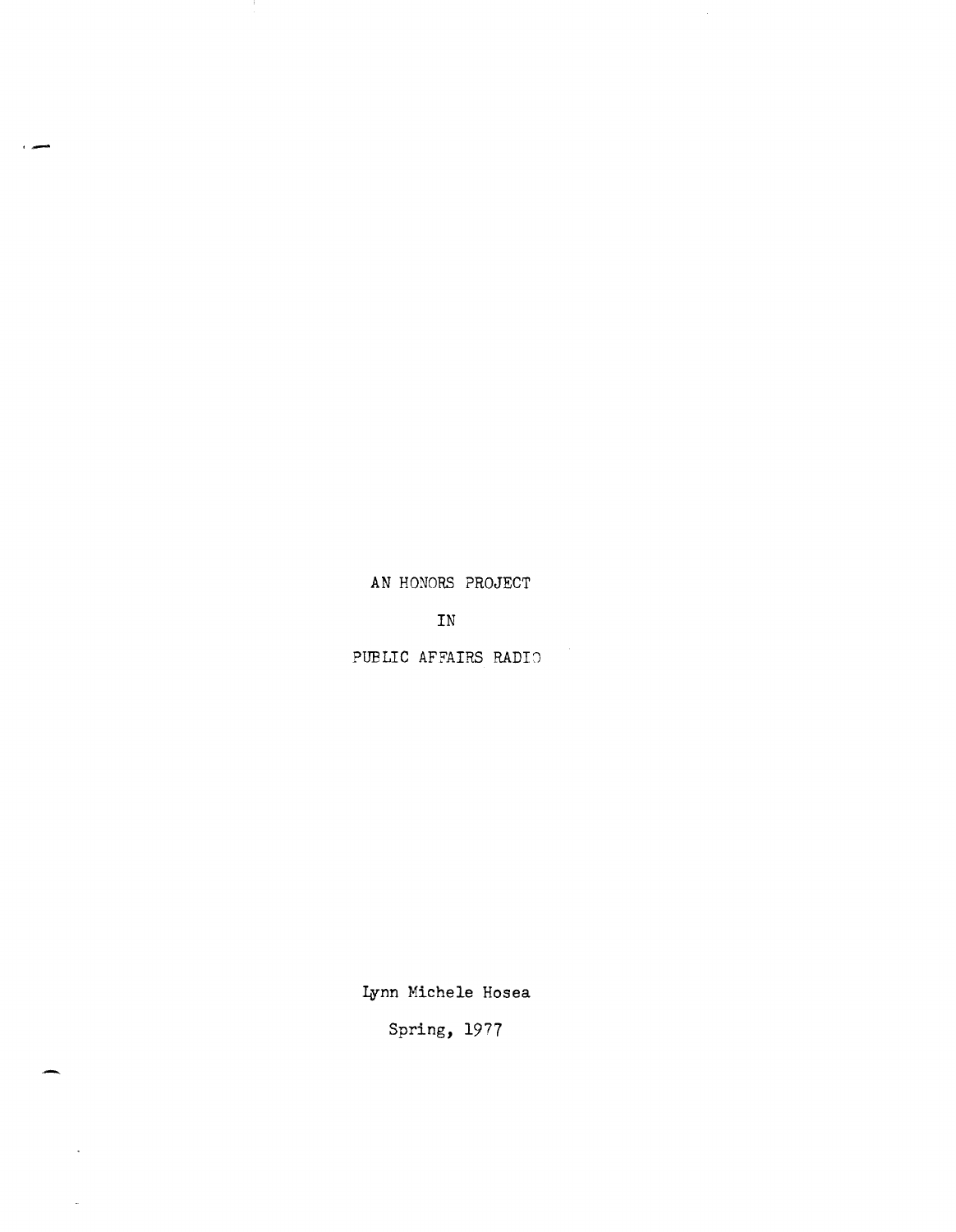I suppose the first order of business is to explain how I got involved in this project in the first place. Being a radio and television major, and never having been a regular staff member of WEST, the Ball State University radio station. I decided in September to volunteer for any job available. As it turned out, the available job was actually two jobs. The News Department was in need of staff members to write, report, and read news and the Public Affairs Department was in need of people, period.

~-

As time passed, I found myself gravitating more and more toward public affairs. As in many stations, WEST's Public Affairs Department is the "ugly stepsister." Although there is a lot to do, not as many people are motivated to work there. In my opinion this is because other departments, such as news, sports and announcing have immediate rewards. When you find a good news story, you write it up, read it over the air, and possibly get your name on the Associated Press wire. Quite a few people know and recognize the individuals who call play-by-play sports events. But researching a public affairs documentary is a longer process, and except for a brief credit on the program, there is little glory involved. This makes it one of the less desirable areas to work if you are interested in fast results, which most beginners are.

By the end of September I had volunteered to research my first "Studio D." "Studio D" is a continuing series of public affairs programs produced by WBST, each thirty minutes in length and exploring problems of interest, significance and importance to the community. The format includes a combination of researched narrative with people involved in those problems presenting their opinions or solutions. Not really knowing what I was getting into, I offered to start on the problem of rising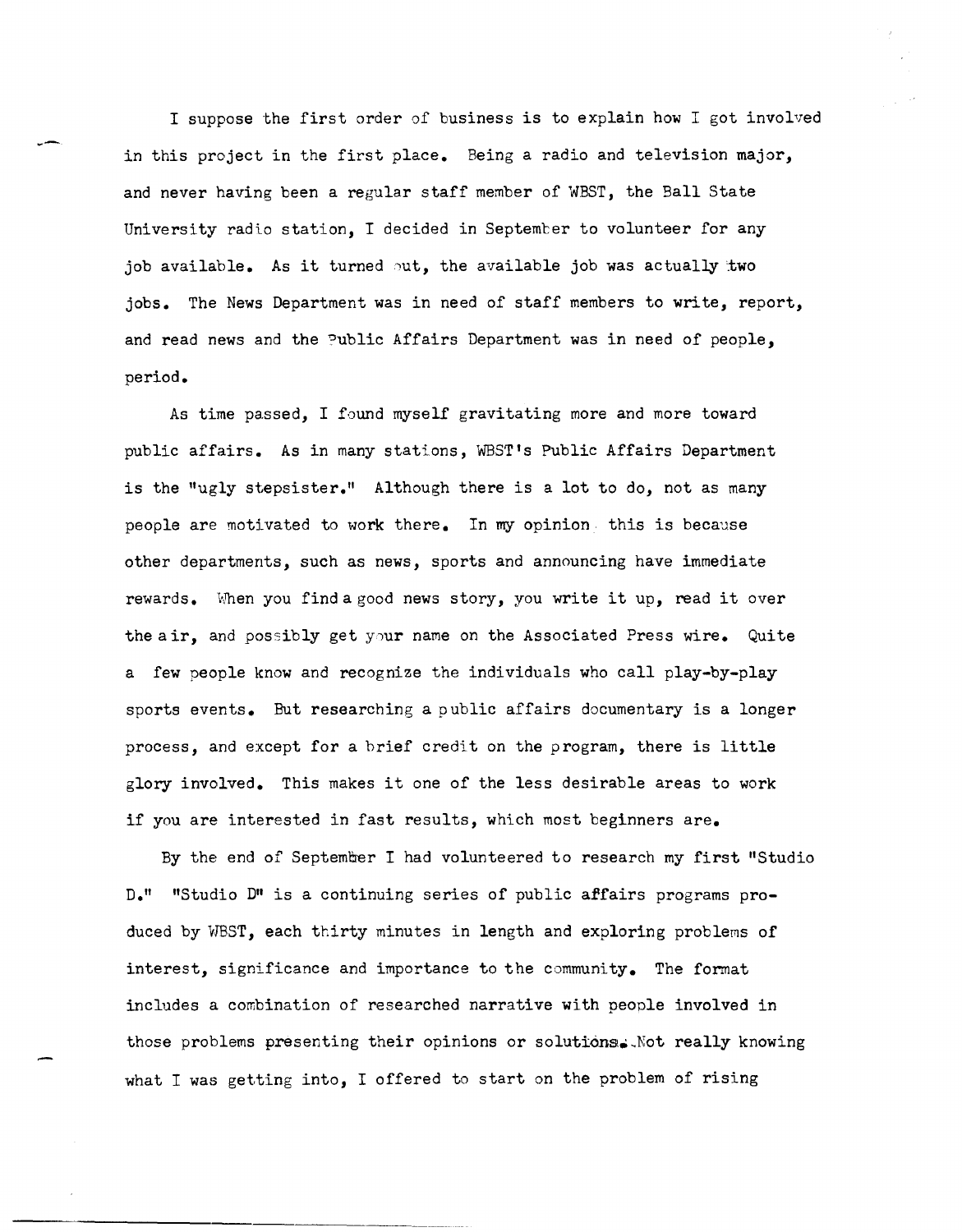housing costs in Delaware County. What I envisioned as a relatively easy, short project stretched out to a five-and-a-half week ordeal. In successive productions the process did get easier, but it was never easy. What the "outsider" doesn't realize is that for every minute of a program such as "Studio D" in actual airtime, there has been anywhere from fifteen minutes to an hour of hard work put in during production.

There are cuite a few stens involved in making a "Studio D" orogram. The Public Affairs staff is relatively small; Jack HcQuate is Public Affairs Director; Chuck Knapp is Associate Producer; Karen Brown and Pete Thompson work in technical production; and I am Assistant.to the Director. Several others come in to work on individual projects on occasion, but we a re the core of the staff. As a result, it is possible for one person to do everything but the final aired script of the program, a script which is read by Don McGonegle, the program's host.

These a re the steps we go through to produce a "Studio  $D$ :" A.) SELECTING A TOPIC This sounds easy, doesn't it? Almost anyone could sit down and think of a subject for a public affairs program, couldn't he? Wrong. Radio stations are licensed to "serve in the public interest. convenience and necessity. Finding a topic that interests the public, or at least a good part of it, and also has some substantial significance isn't all that easy. The topic must also be one that can feasibly be worked into a program. It must be general enough to interest a large audience, yet specific enough to be concisely covered in thirty minutes. Some topics are seas nal--tornado safety in spring, a special Christmas show,  $etc.$  Some topics come as a result of an event such as energy  $con$ servation this winter and an informative program on ERA early this year. An article in a newspaper may spark discussion that leads to a program.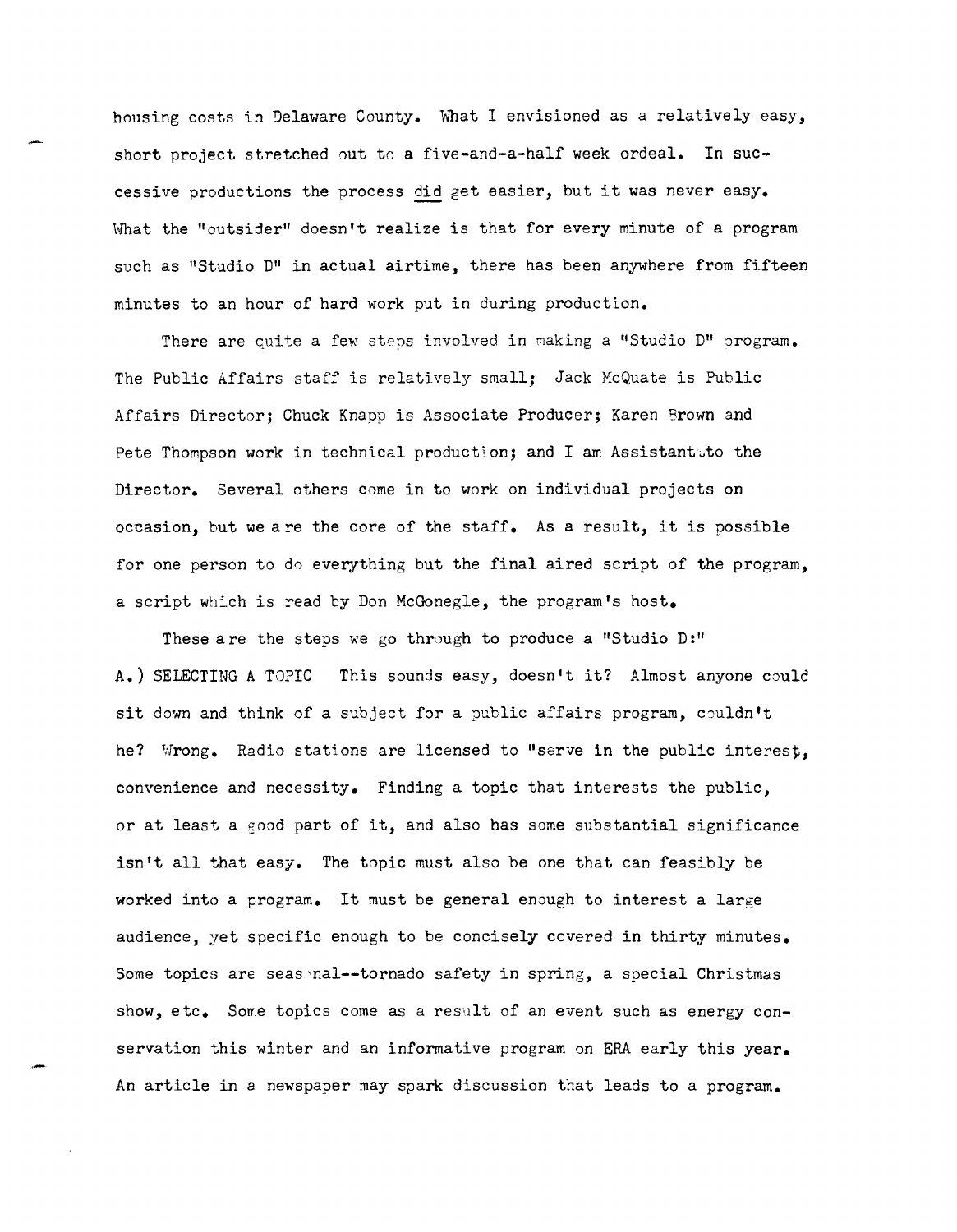Other than "pet projects" that one of us decides to try, most topics are brought up in staff sessions where we throw out ideas and try to come up with the best ones. It's amazing how many of those ideas seem much less feasible once you talk them over with others.

B.) RESFARCH This may take fifteen minutes or several days. Once you have chosen a topic, you need to know some background material in order to define the problems and issues and write a script, and to a sk intelligent interview questions. Some topics you may know quite a bit about from prior experience or knowledge; others you have to research and learn about. We keep a vast file of newspaper articles and magazines in the office for research on current topics. Both the Bracken Library and the Muncie Public Library are always willing to help out when needed. C.) DECIDING WHO TO INTERVIEW This is another place where the feasibility of a program comes in. If the only expert on your proposed topic lives in Anchorage, Alaska, it is obvious that it is going to be quite difficult to get an interview with her. Fortunately, a college the size of Ball State can offer experts in many fields of knowledge. Both professors and people from the community are usually quite willing to be interviewed. Some people will even come from other parts of the state on their own time to help out if they want publicity for their company, group, cause or organization. But the easiest policy to follow is to find the most knowledgeable source in east central Indiana. This cuts both expense and delay. In some situations it is necessary to ask whether more than one opinion is recessary. In a program with controversial content it might be msecessary to present people for and against the issue to balance out the program.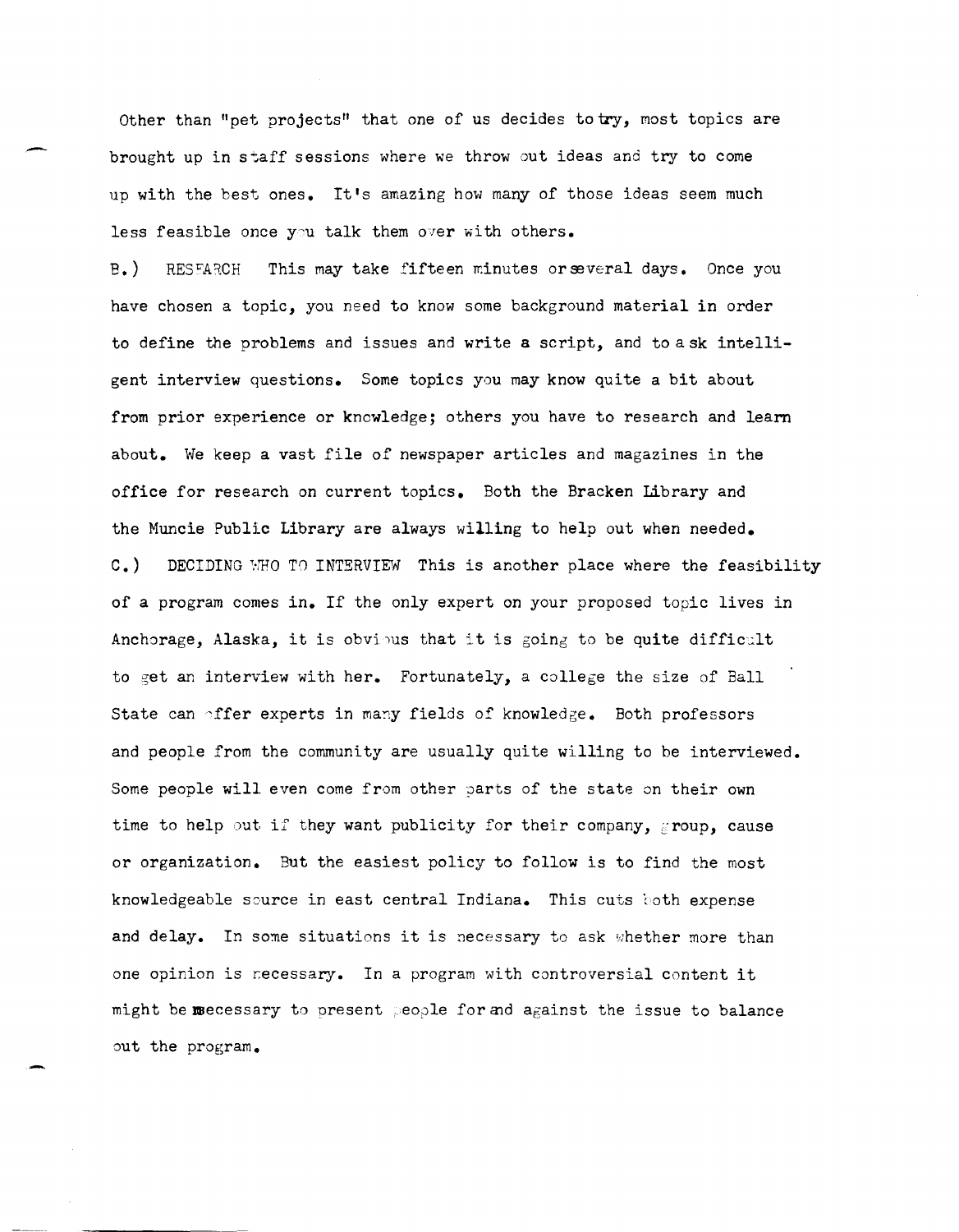D.) SCHEDULING This is the one step where the staff member has very little control. Live interviews at WPST can be done only before noon. Taped remote interviews via telephone can be done at any time. Frequently you have to pack up thirty pounds of sophistocated electronic gear and travel to interviews as far as Indianapolis or further to get an essential interview. In some cases interviews can be worked in as part of the station's daily afternoon talk show, "Discologues." But whenever an interview is scheduled it must be at the convenience of the subject. Occasionally when a vital interview isn't possible when you want it and no one else can *cive* you the information, a nearly completed program may sit days or even weeks while you wait for an essential interview. E.) FINDING QUESTIONS TO ASK Questions uscally come fairly easily once you have researched a topic and found the seople you wish to interview. There are certain things you want to know from that individual which fall into a natural order. From that you can get a list of questions which you try to memorize or at least shorten so you don **It** have to carry a sheaf of papers into the control room. Usually after I have though of every possible question to ask someone, I show the list to another staff member to see if they can come up with additional questions. This is a good way to get other ideas. You must be sufficiently prepared to be able to follow up on an unexpected line of questions if the interview responses take an unanticipated (but frequently valuable) turn. Occasionally I will even stop the tape in an interview and ssk the subject if they feel I have left any part of the topic uncovered. Once in a while you can get a whole new insight into the subject this way.

F.) THE INTERVI2d Doing the actual interview is probably the shortest step in the entire project. It is a rather simple process of acquainting yourself with the person you are interviewing, having someone turn on a tape recorder, or turning it in yourself, and asking the questions. Some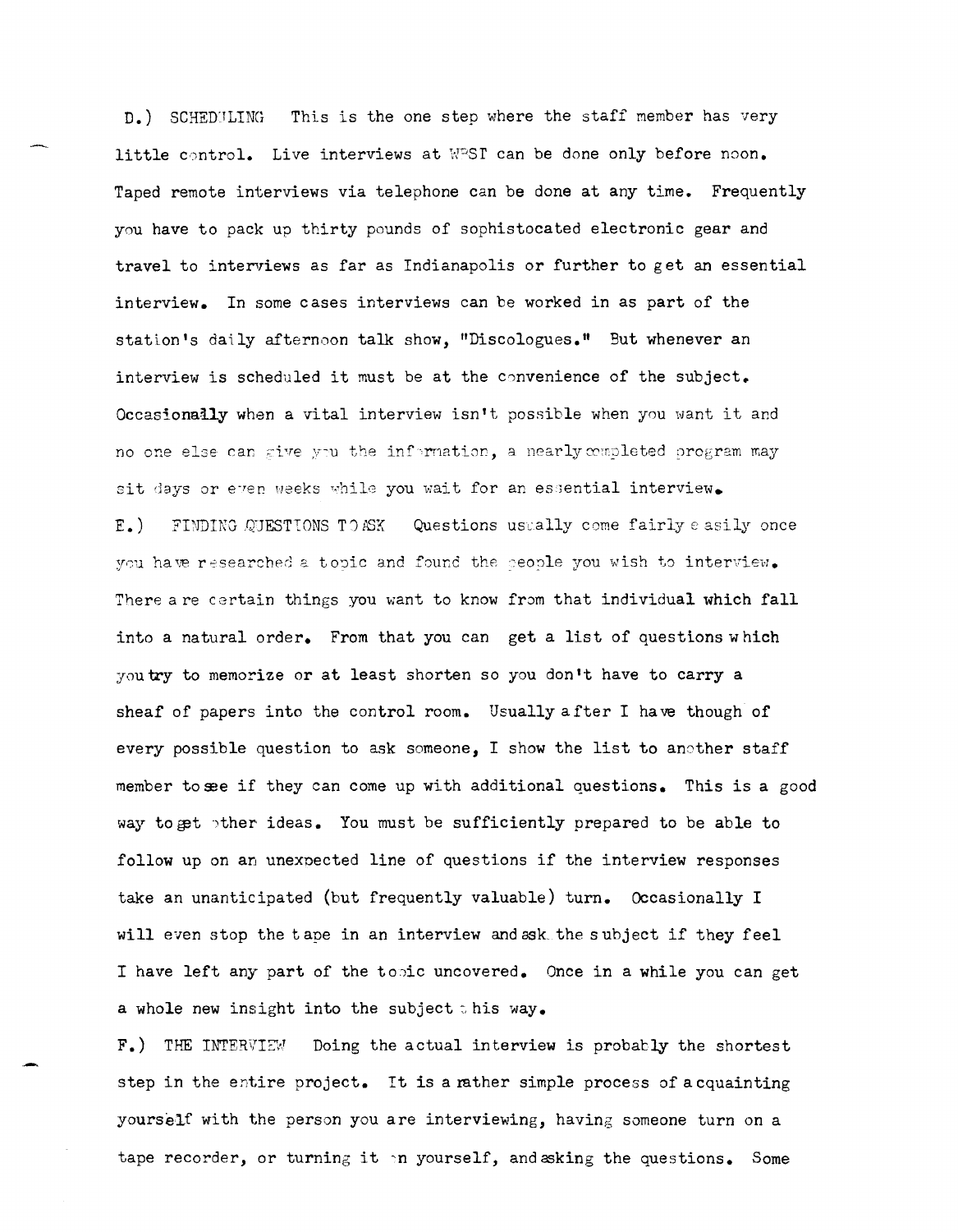care must be exercised to put the subject at ease if he is nervous. Otherwise the interview is probably the most relaxed and enjoyable part of the entire process.

G.) PUTTING ITALL TOGETHER. Here's where the fun begins. After all your research is done and all your interviews are finished, there you are with a pile of notes and tapes in front of you that must be made into a program. One of the first steps is *to* "cart" the interviews. This involves putting statements and responses from the individuals interviewed on cartridge tapes, which resemble eight track tapes in size and shape, and range from  $l_0$  seconds to 5 minutes in length. You pick the information that you want, time it, and put each statement on its own tape cartridge. You than arrange the entire sequence in logical order and proceed to write the narrative continuity (voice line) around it.

H.) WRITING...and rewriting...and writing again. It's amazing how difficult finding exactly the right words to tie together about twenty-five minutes worth of tape can be. And when you are limited to a precise number of minutes and seconds, every word has to be the right one. Not only that, but people around you soon think you are ready for "the hatch," because you must read all this out loud as you type to make sure it sounds right and comes out rather precisely in terms of minutes and seconds. Quite a few statements appear to be excellent on paper but sound really stupid when read aloud. Once I am finished writing the whole mess, I type three copies. One goes to the technical person who will produce the show, one goes to Chuck Knapp, who in addition to everything else he does, supervises scripts for stylistic continuity, and the third goes to Don McGonegle, the show's host. Each of them is free to make any editorial changes he feels would improve the program. Most changes are minor, such as changing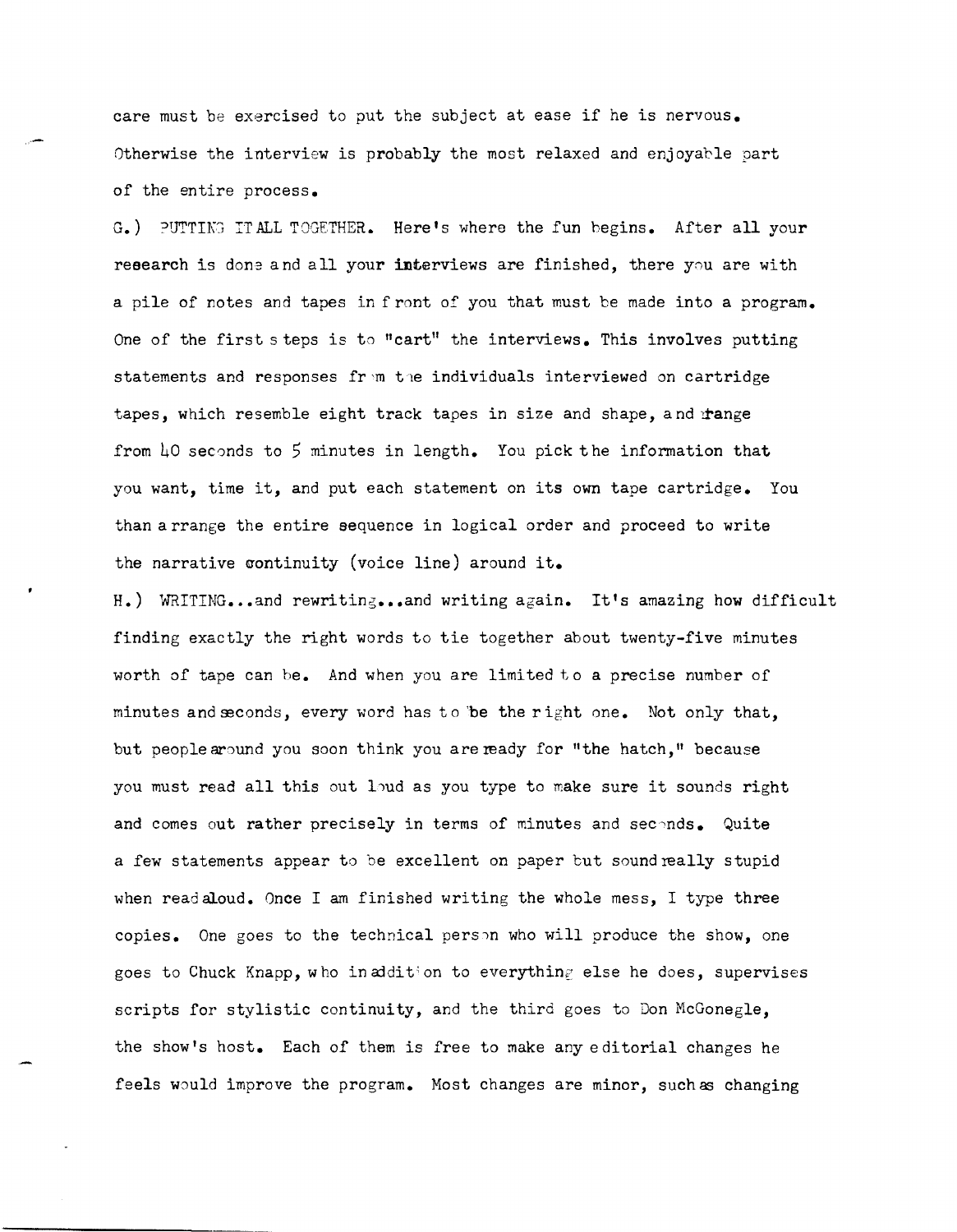the position of a cartridge tape or changing a phrase for more logical sequence or smoother flow.

I.) TAPING This is almost the final stage of the process. At this point I am not usually involved; indeed by this time I am usually off in my corner again wroking on another show. The cartridge tapes, the script, Mr. McGonegle, and the production crew are assembled in the studio and control room. After the theme music is played, Mr. McGonegle reads the narration and the cartridge tapes are inserted at the proper time, and all is recorded on one reel of tape in steady and continuous sequence as if the program were being troadcast at the time.

J. BROADCAST Now the audience finally hears everything you have done on the program. I must admit it is pleasant to turn on my radio and know that I had a hand in producing what is being played.

These, then, are the steps that go into producing one program. It takes an average of fifteen hours to produce a thirty minute show. Usually we have anywhere from two to five shows in various stages of production. Naturally this does make the Public Affairs office a very busy place. We're always grateful for extra help. But, back to business. In the rest of my paper, I will explain the four programs (tapes on file in the Honors House) that I produced.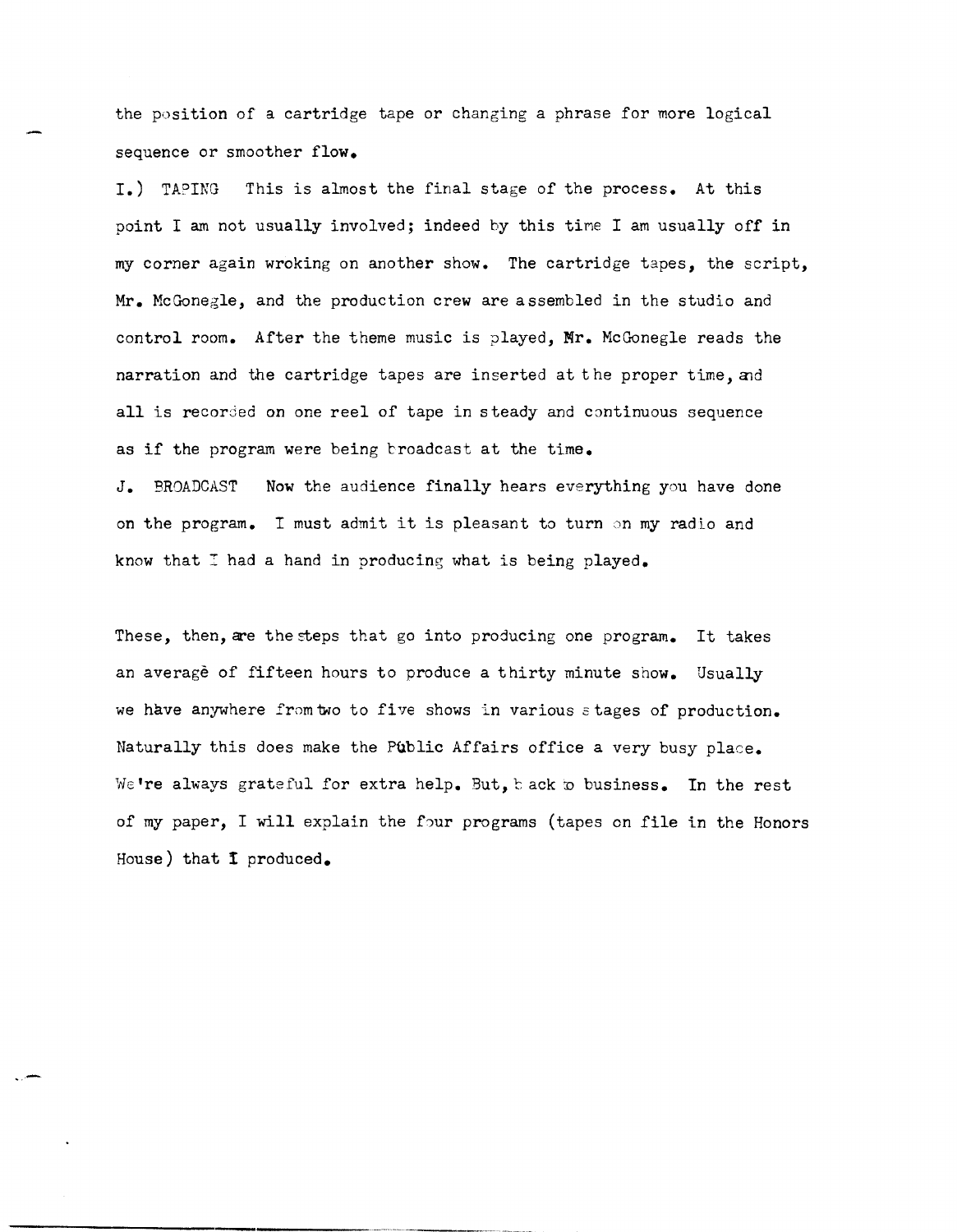## HOUSING

They always say the first try is the hardest, and this was a good illustration. I didn't realize the complexity of the subject until I got into it. There were four separate interviews to be done, two of them remote (away from the station) which meant carrying thirty pounds of recording equipment. To cover all the angles of home financing, I talked to:

Lowell Williams, head of home loans for Merchant's Bank, Huncie, who explained mortgages and the different types a vailable, loans, veteran's benefits and interest payments and other angles of financing with which the bank is concerned.

John Barnard, realtor, Ed McKibben and Co., who told me about the job of the realtor and the worth, average price, square footage, etc. of most homes in the Muncie market today.

Richard Fisher, County Assessor, who explained how property assessments were made and what a homeowner could expect to pay.

Charles Staton of Staton Homes, who contributed information on the number of homes built in the county, what they cost, why they cost what they did, how they were built, and gave some cost predictions for the future. Charles Sappenfield, Dean of the College of Architecture, who talked about trends in housing and newer developments in condominiums, mobile homes and other alternatives to the single family dwelling.

I learned more working on this show than on any other. It was a very good experience and I hope I will use what I learned (and hopefully taught others) to get the most out of my money in a few years when I start looking for a house (or whatever I choose to live in.) After this program, I'm not sure it will be a single family house!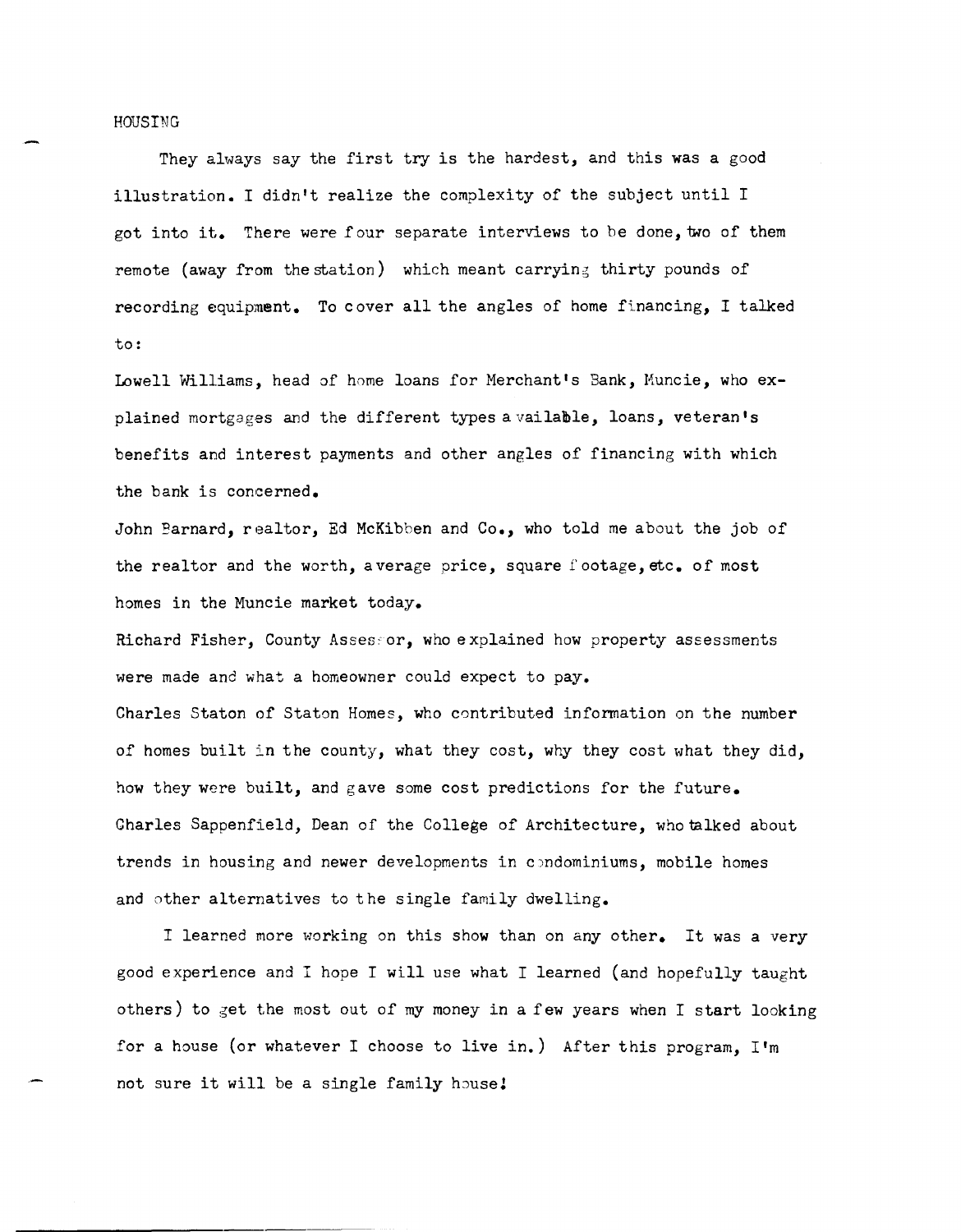## EQUAL RIGHTS AMENDMENT

This program was a topical one produced about the same time the ERA passed in Indiana, explaining the legal aspects of the amendment and views of those for and against it. We talked to:

Sharon Hannum, associate professor of history, Ball State University, who has done quite a bit of research on women's rights, suffrage, etc, including a long treatise on the Fourteenth Amendment.

Mary Louise Baker, a Muncie lawyer and Deputy Prosecutor for Delaware County, who briefed us on the legal aspects of the amendment and what it theoretically could and couldn't do. Both of these women took a fairly positive position on the amendment. To offset this, we talked to: Miriam Walsh, treasurer of the STOP ERA newsletter, a housewife and mother who fears for her security as a non-working woman if the ERA is passed nationally.

Mary Judy, a Muncie resident and an older woman who at that time raised some very good questions on social security benefits (which have been somewhat defined now by the courts.)

This is the only show that I did which was topical. Any other could be rebroadcast and still be valid. This one made several time references that made it a one-time-only program.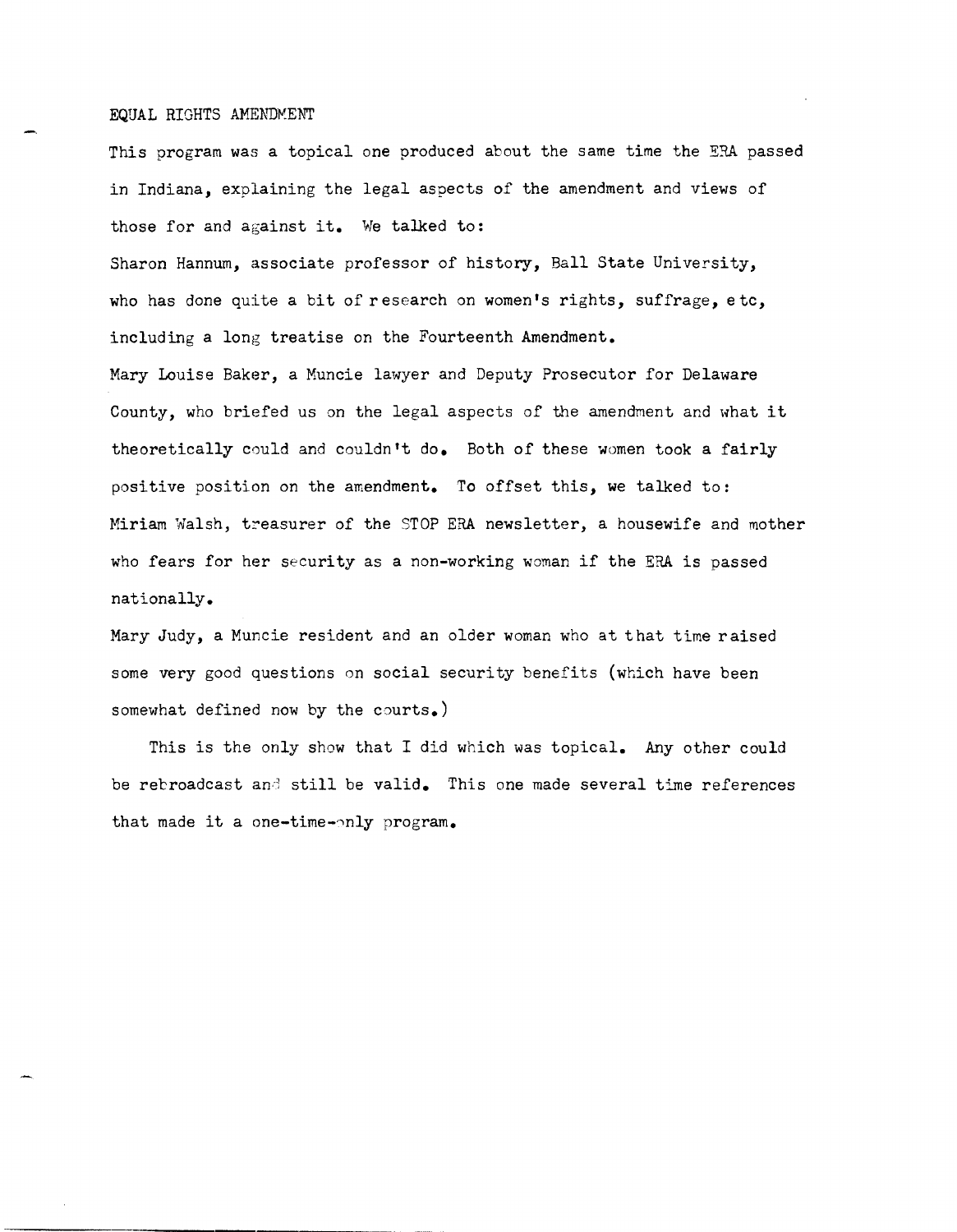## STERILIZATION

This program examined the subject of voluntary sterilization among adults. It was prompted by a number of articles I had read in newspapers and magazines about the numter of people chosing sterilization as a form of birth control. It was ar; easier show to produce than I had expected, though rather time consuming. Usually doctors are some of the hardest people to get committed for an interview. Fortunately in this case both Planned Parenthood and Dr. Gert Voss were more than happy to talk to me. For the program  $I$  interviewed:

Dennis Alexander and Marge Enochs of Planned Parenthood. Dennis and Marge are trained staff members of Planned Parenthood of Delaware County and one of their jobs is counseling people who want to be sterilized, both before and after the process takes place. They explained the counseling that goes on to inform the patient of procedures, and to make sure the patient knows what he or she is getting into.when they choose an irreversible method of birth control. Dennis also explained the procedures of a vasectomy. Dr. Gert Voss, a leading Muncie gynecologist, explained the process(es) that can be used in female sterilization and also discussed the feelings of women after the operation.

Dr. Bill Crankshaw, profe@?or of biology, Ball State, is also a vasectomy patient. He explained the process he went through during and after the surgery, and discussed his personal feelings on sterilization.

This was one of our "first you, then you do that" programs. We made no moral judgement of sterilization, except to point out that some religions did not favor it and that it was a very permanent procedure. Our main point, though, was to define the process used and explain the cost, drawbacks, advantages and so on.

-----------------------